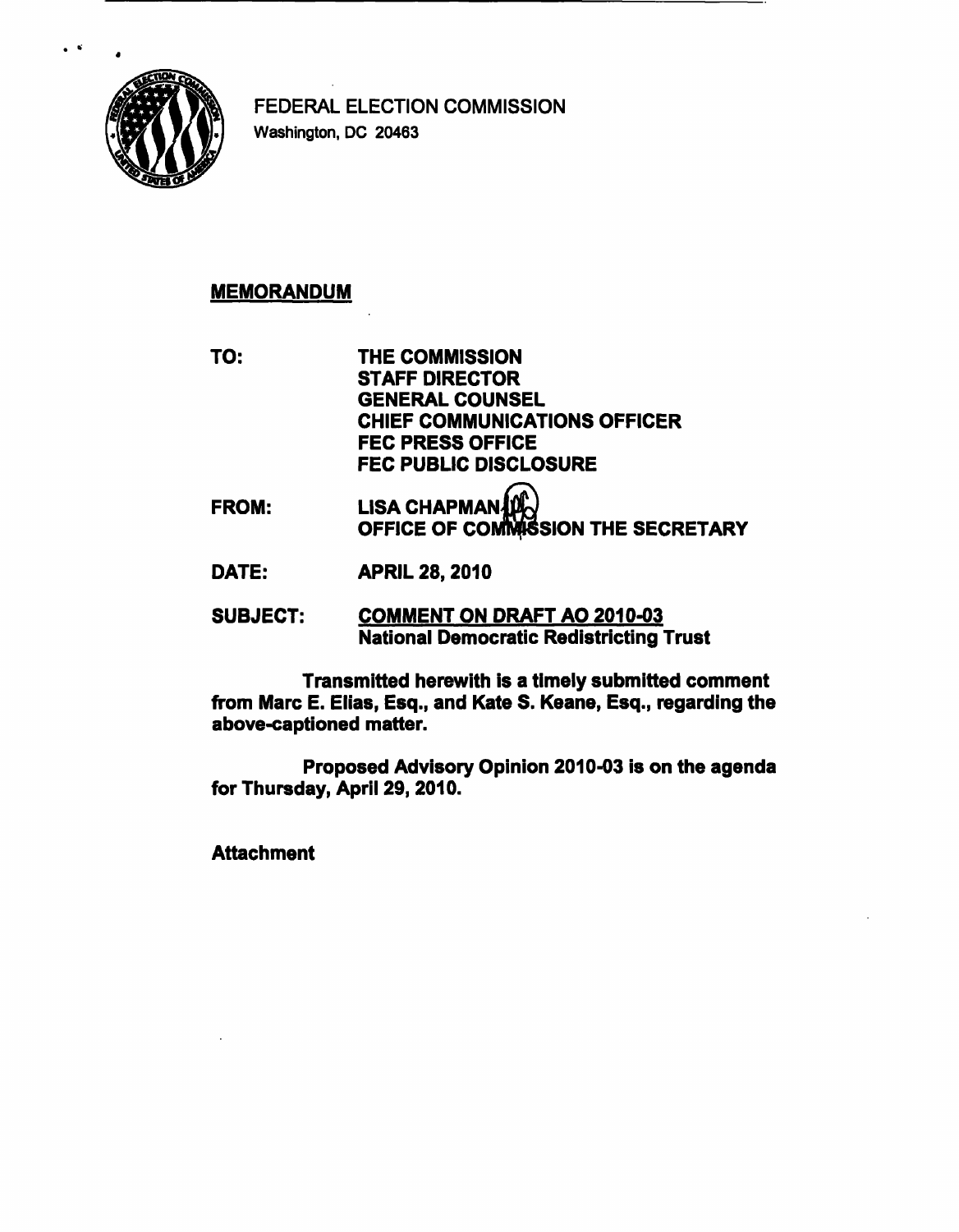÷.

 $\sim$   $\infty$ 

RECEIVED<br>FEDERAL ELECTION COMMISSION **SECRETARIAT** 

2010 APR 28 P 2:09



607 Fourteenth Street N.W. Washington, D.C. 20005-2011<br>PHONE: 202.628.6600 rax: 20<mark>2.434.16</mark>90 www.perkinscoic.com

Mans Erik Elias Kate Sawyer Kcane PHONE: (202) 628-6600 PAX. (202) 434-1690 EMAIL: MElias@nerkinscoie.com KSKcane@perkinscolc.com

April 28, 2010

## VIA FACSIMILE

Ms. Darlene Harris Acting Commission Secretary Federal Election Commission 999 E Street, N.W. Washington, DC 20463

## Re: Comments on Drafts of Advisory Opinion 2010-03

Dear Ms. Harris:

We are writing on behalf of the National Democratic Redistricting Trust (the "Trust"). The Commission should adopt Draft A of Advisory Opinion 2010-03, which is grounded in the plain language of 2 U.S.C. § 441 i and consistent with the Commission's past advisory opinions. It should reject Draft B, which improperly interprets the statute and is belied by those same opinions.

The core question for the Commission is whether the activities of the Trust  $-$  which is neither a federal political committee nor a nonfederal political organization, and which engages in no Federal Election Activity whatsoever, see 2 U.S.C.  $\S$  431(20) – are in connection with a Federal or non-Federal election. If the Trust's activities are not in connection with a Federal or non-Federal election, then it follows inexorably that Members of Congress may solicit funds freely on its behalf.

None of the Trust's activities is in connection with any election. The sole purpose of the Trust is to pay for the pre-litigation and litigation costs that arise *following* the next legislative redistricting process. The Trust will fund no effort to influence the outcome of any particular election: it will not seek to put any matters on any ballot, nor will it use its funds to expressly advocate the election or defeat of any candidate for office or to support or oppose any ballot measure. As Draft A correctly states, the Trust's proposed activities will no more affect elections than seeking changes to campaign finance laws. See, e.g., Shays v. FEC, 414 F.3d 76, 84 (D.C. Cir. 2005) (quoting plaintiffs' declarations: "I face the strong risk that unregulated soft

7091 6-0001/LECAL1 81 86022. 1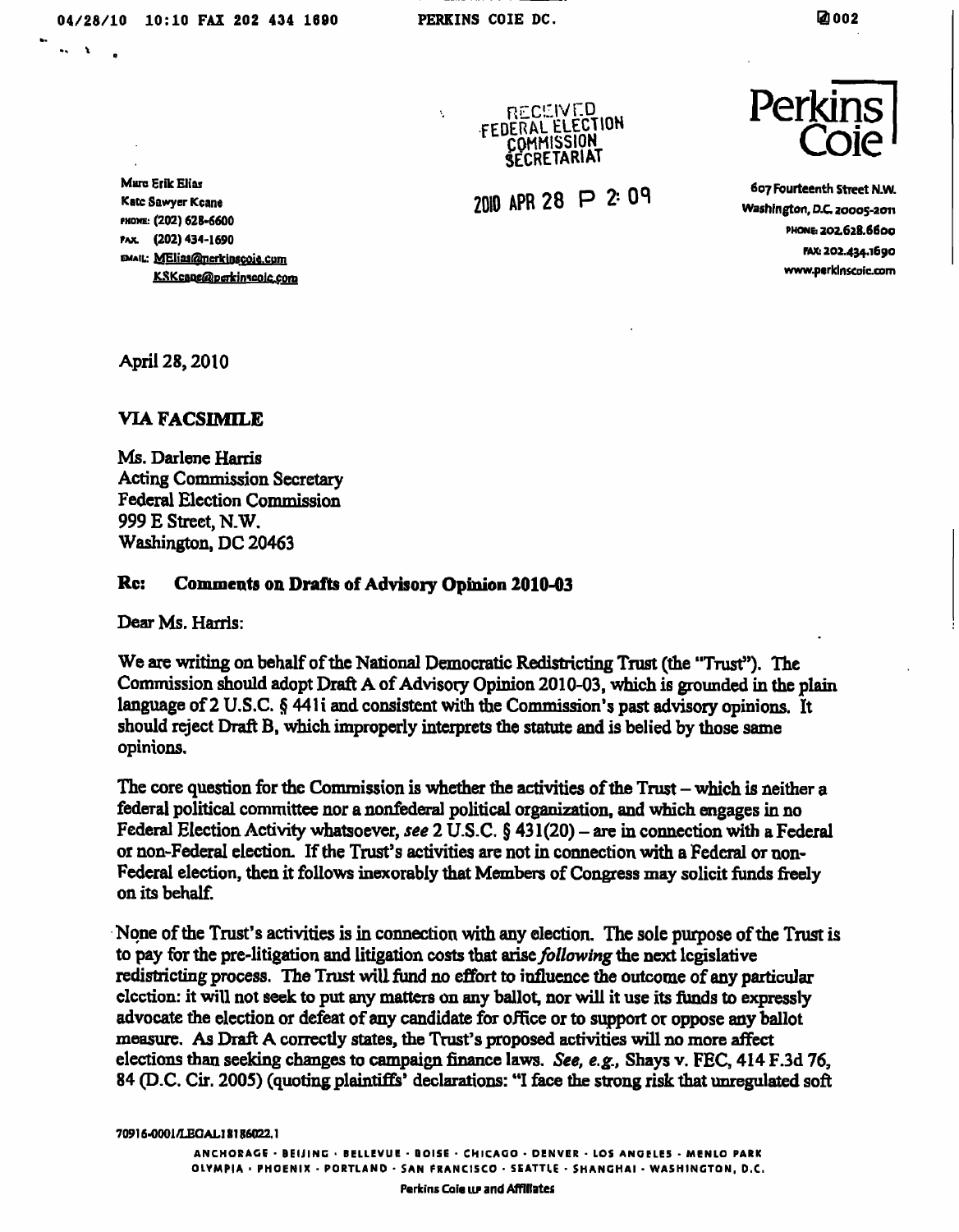$\sim$   $\sim$ 

Ms. Darlene Hanis April 28,2010 Page 2

money contributions will again be used in an attempt to influence federal elections in which I am a candidate ... I will be open to attack, during critical time periods just before the primary and general elections, in broadcast advertising campaigns mounted by groups seeking to evade the contribution limits, source prohibitions, and disclosure requirements imposed by Congress.")

Indeed, as the Commission correctly found in Advisory Opinion 2003-15 (Majette), the mere fact that a lawsuit may have an impact on an election does not mean that its costs were "in connection with" that election. There must be some effort involved to influence voting behavior, or at least to determine which votes are counted. See Advisory Opinion 2009-04 (Franken). Here, in stark contrast with both the Majette and Franken opinions, one cannot identify the election with which the Trust's analysis and litigation activities are supposed to be "in connection." The Trust's activities may ultimately shape the environment in which some future elections occur - whether in 2012, 2014, 2018 or 2020. But the same is true - and even more so - of other efforts to shape public policy, that are entirely unaffected by 441i(e)'s restrictions.

Thus lies the core failure of Draft B: it eschews statutory analysis, and the vast preponderance of earlier Commission decisions, in order to leap to an intuitive conclusion that the shaping of legislative district lines must be "in connection with" an election. It is impossible to square Draft B with the whole line of pre-BCRA advisory opinions that found no election-influencing purpose in efforts to affect the redistricting process. Nor can Draft B be reconciled with Advisory Opinion 2003-15, a post-BCRA opinion, that found litigation expenses related to a particular election to be outside 441 i(e)'s scope.

Draft B finds that the Trust's activities are "of value to Members of Congress," infers a risk of quid pro quo corruption, and hence concludes that BCRA restricts the solicitation. But this evades  $-$  and does not answer - the core question, which is whether the Trust's activities are in connection with an election. The activities of a non-politically active charity can be "of value to Members of Congress." And Members may solicit for such charities, without limit. See 2 U.S.C. § 441i(e)(4)(A). "[I]t requires no special genius to recognize the political consequences" of reversing a candidate's primary victory through the court system. And yet the Commission has said clearly that the costs of such defensive litigation lie beyond the scope of § 441 i(e). See Advisory Opinion 2003-15.

Draft B also cites the recent RNC  $\nu$ . FEC decision for the proposition that, because national parties may not raise soft money to affect redistricting, Members of Congress may not do so either. But this, too, evades the question. There is no question that 441i(a)'s restrictions on the national parties are different – and indeed significantly broader than  $-441i(e)$ 's restrictions on individual Members of Congress. See, e.g., Public Financing of Presidential Candidates and Nominating Conventions, 68 Fed. Reg. 47, 386, 47,404-05 (2003) (determining that, while national party committee agents may solicit only up to \$5,000 from federally permissible sources